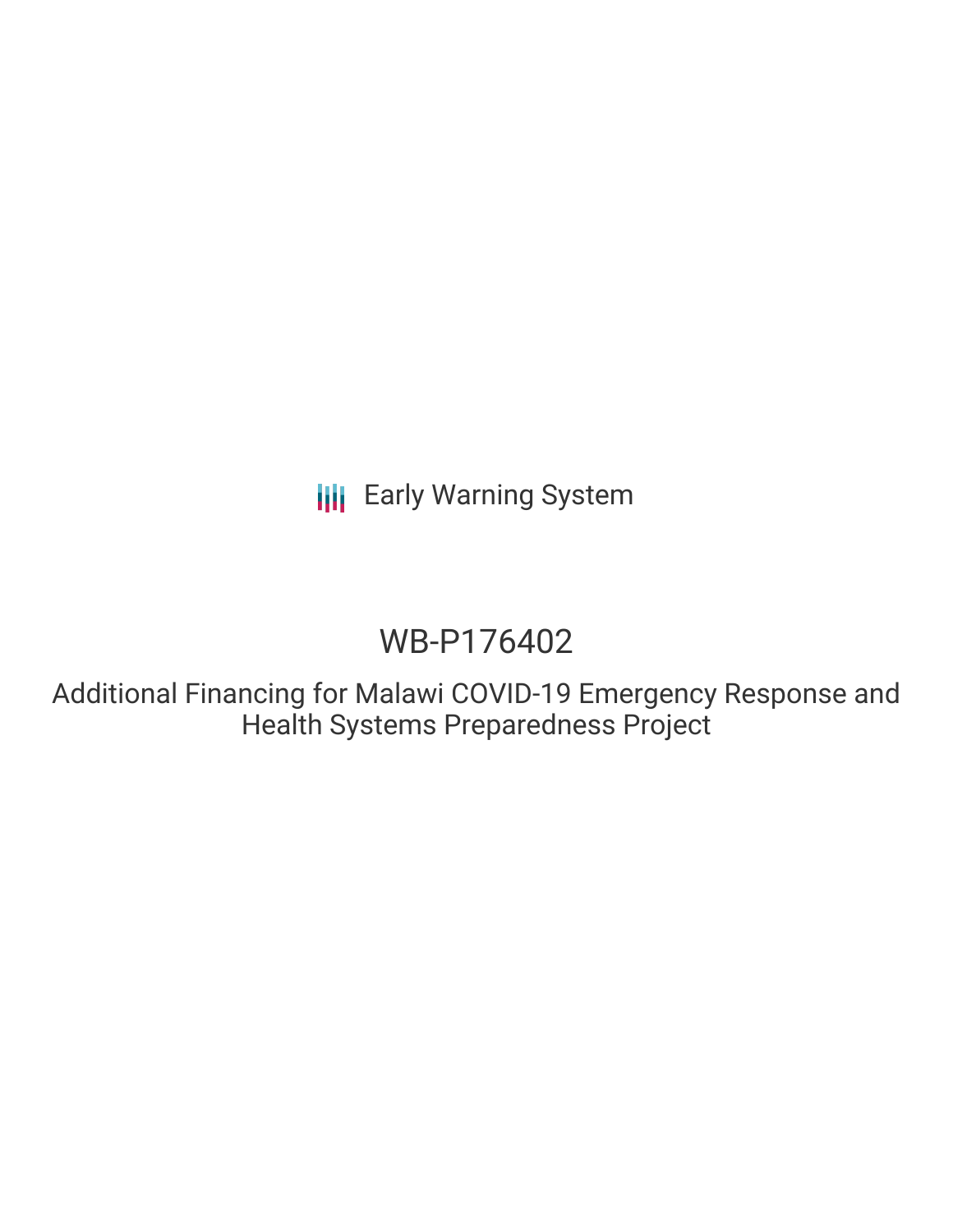

### Early Warning System Additional Financing for Malawi COVID-19 Emergency Response and Health Systems

**Quick Facts**

Preparedness Project

| <b>Countries</b>               | Malawi                      |
|--------------------------------|-----------------------------|
| <b>Financial Institutions</b>  | World Bank (WB)             |
| <b>Status</b>                  | Proposed                    |
| <b>Bank Risk Rating</b>        | U                           |
| <b>Borrower</b>                | Government of Malawi        |
| <b>Sectors</b>                 | <b>Education and Health</b> |
| <b>Investment Type(s)</b>      | Loan                        |
| <b>Investment Amount (USD)</b> | $$30.00$ million            |
| <b>Loan Amount (USD)</b>       | \$30.00 million             |
| <b>Project Cost (USD)</b>      | \$30.00 million             |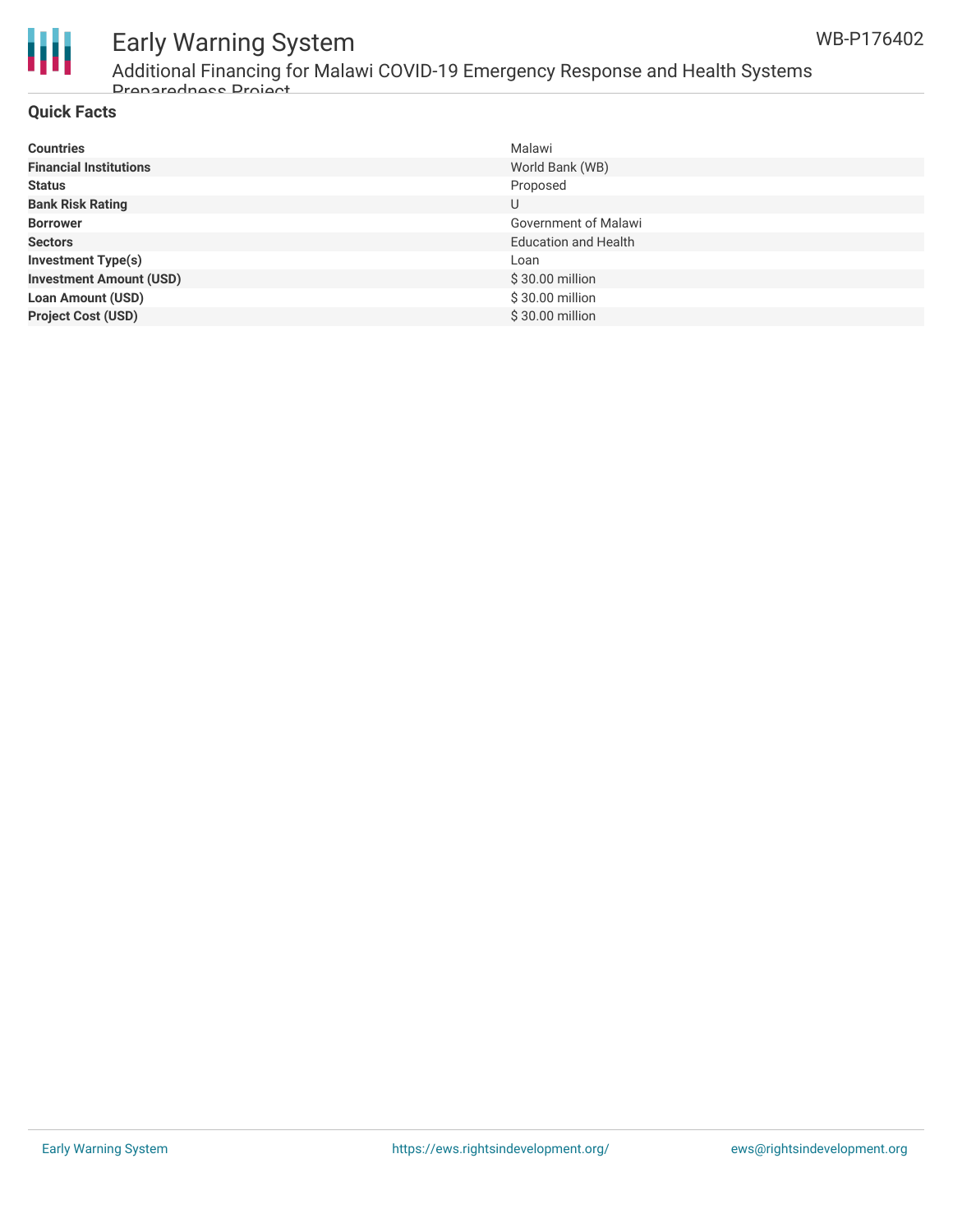

### Early Warning System Additional Financing for Malawi COVID-19 Emergency Response and Health Systems Preparedness Project

#### **Project Description**

According to WB website, the project aims to prevent, detect and respond to the threat posed by COVID-19 in Malawi and strengthen national systems for public health preparedness.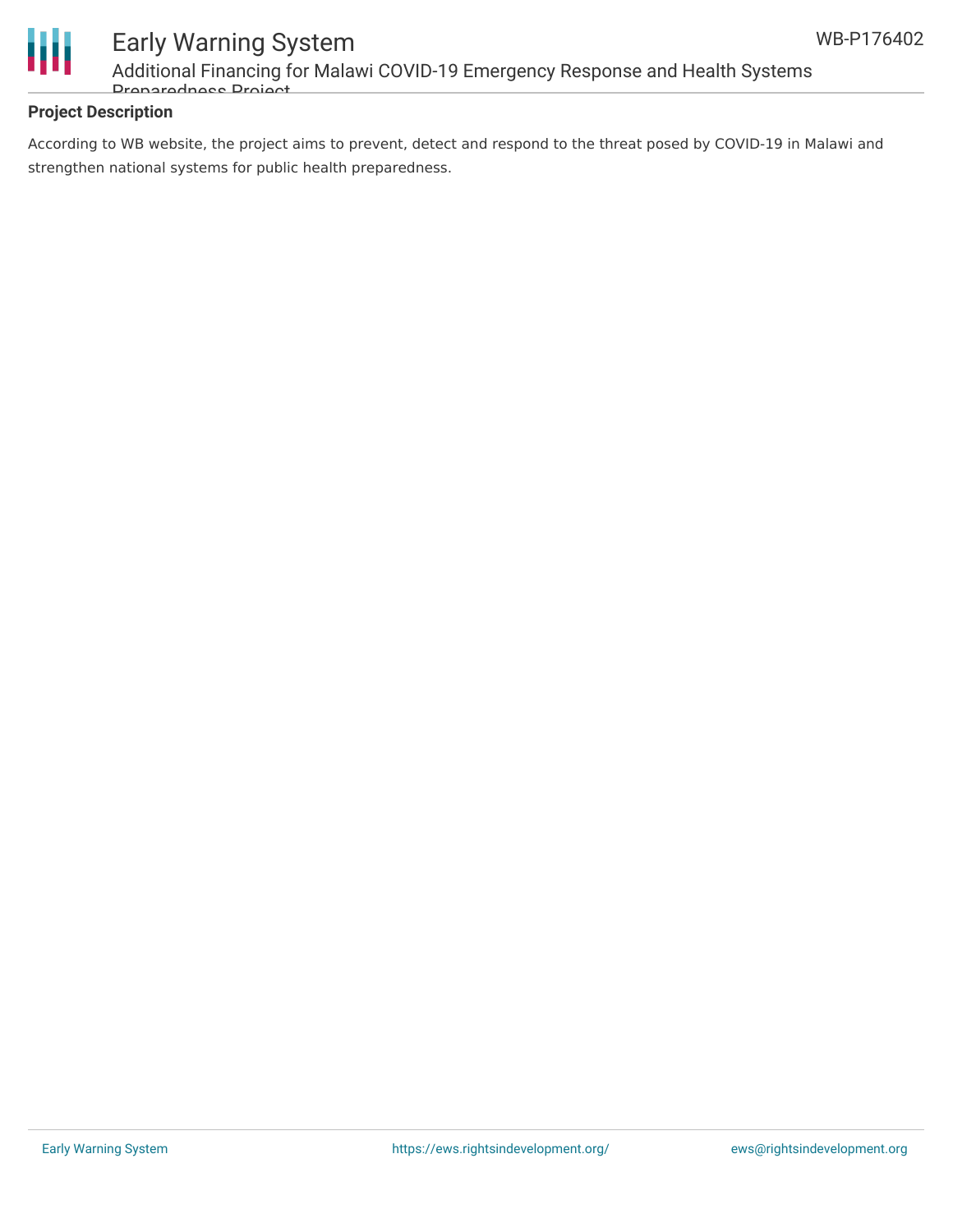

## Early Warning System

Additional Financing for Malawi COVID-19 Emergency Response and Health Systems Dranaradnass Draigot

#### **Investment Description**

World Bank (WB)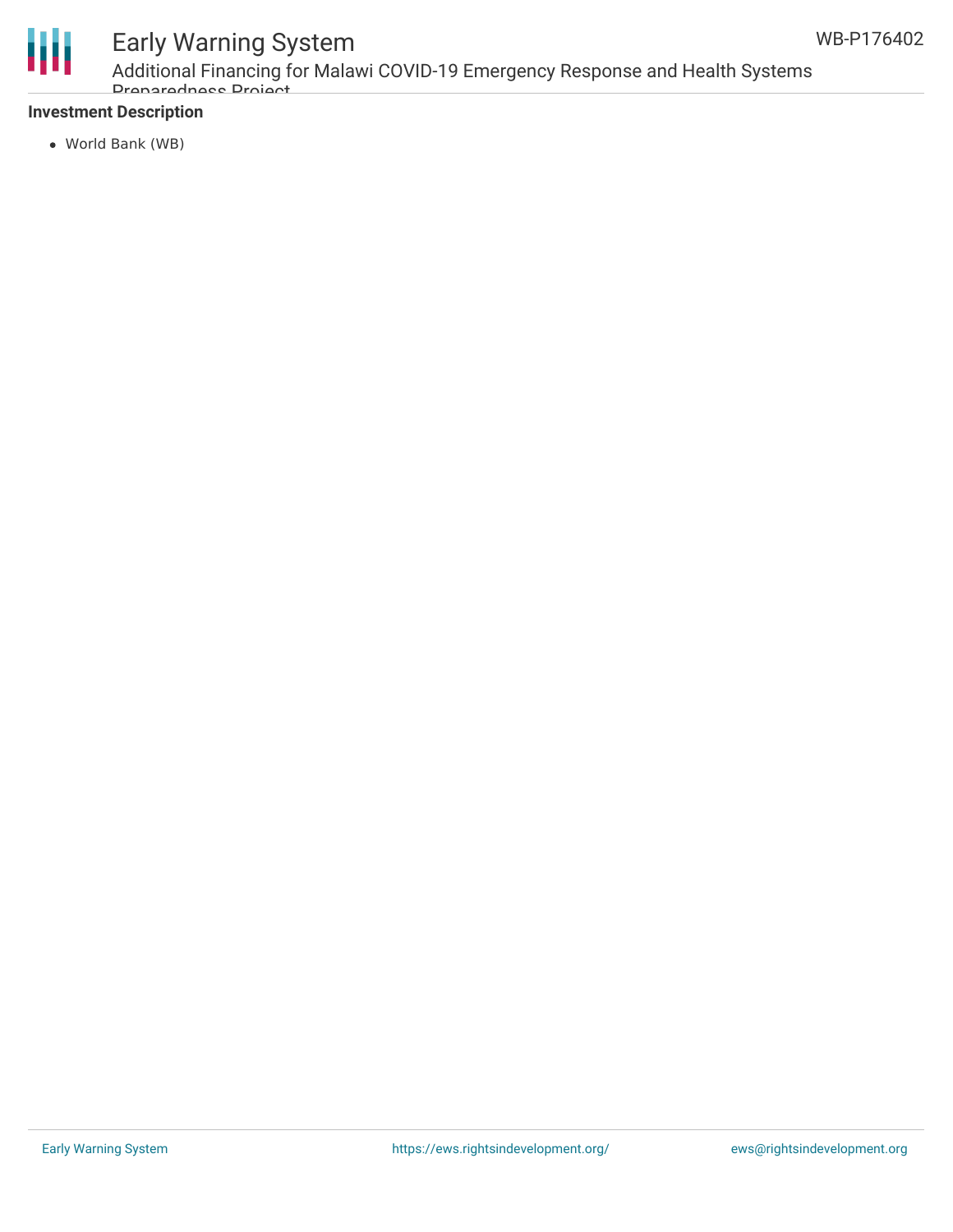

#### **Contact Information**

No contact information provided at the time of disclosure.

#### **ACCESS TO INFORMATION**

To submit an information request for project information, you will have to create an account to access the Access to Information request form. You can learn more about this process at: https://www.worldbank.org/en/access-toinformation/request-submission

#### **ACCOUNTABILITY MECHANISM OF THE WORLD BANK**

The World Bank Inspection Panel is the independent complaint mechanism and fact-finding body for people who believe they are likely to be, or have been, adversely affected by a World Bank-financed project. If you submit a complaint to the Inspection Panel, they may investigate to assess whether the World Bank is following its own policies and procedures for preventing harm to people or the environment. You can contact the Inspection Panel or submit a complaint by emailing ipanel@worldbank.org. Information on how to file a complaint and a complaint request form are available at: https://www.inspectionpanel.org/how-tofile-complaint